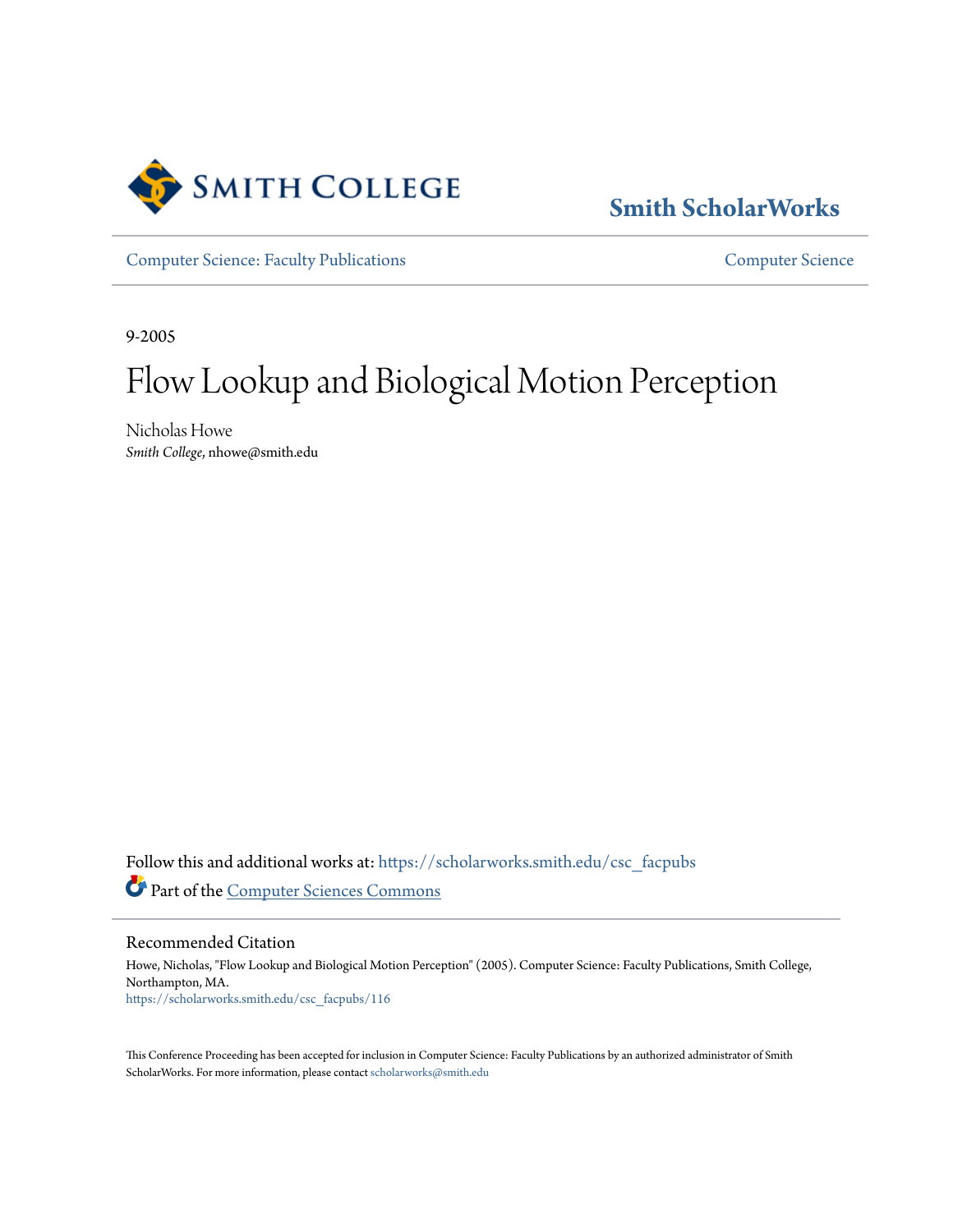## **FLOW LOOKUP AND BIOLOGICAL MOTION PERCEPTION**

*Nicholas R. Howe*

Smith College Northampton, Massachusetts, USA

#### **ABSTRACT**

Optical flow in monocular video can serve as a key for recognizing and tracking the three-dimensional pose of human subjects. In comparison with prior work using silhouettes as a key for pose lookup, flow data contains richer information and in experiments can successfully track more difficult sequences. Furthermore, flow recognition is powerful enough to model human abilities in perceiving biological motion from sparse input. The experiments described herein show that a tracker using flow moment lookup can reconstruct a common biological motion (walking) from images containing only point light sources attached to the joints of the moving subject.

#### **1. INTRODUCTION**

Human beings rely on vision to determine where other people are and what they are doing, both in the real world and in media such as television and film. By comparison, computers fall short even in simply tracking the threedimensional pose of a human being moving in a short video. Although current articulated pose trackers can follow very simple movements, they make errors when presented with more difficult sequences [2]. They also may require more coddling: some systems rely on multiple cameras, human initialization, or *a priori* appearance models, and they typically require large amounts of computational time. Clearly, great room exists for improvement.

Intense research interest has focused to date on trackingof human pose, as evidenced by a recent survey [7]. Some of the newest approaches, based upon lookup or recognition of known poses from their silhouettes, have shown great success in tracking both hands [9, 13] and entire humans [4, 8]. However, silhouettes suffer from several drawbacks when used as the sole source of pose information. Most notably, they cannot provide feedback about body parts that do not abut the silhouette border. More subtly, silhouettes provide limited cues about the movement direction of rotating bodies. To address these shortcomings, this paper investigates optical flow as a cue for recognition-based tracking, either alone or in conjunction with silhouette cues. In contrast to silhouettes, optical flow provides strong information about rotating bodies, and can also reveal the motion of body parts whose silhouettes are entirely surrounded by others. Its strengths therefore complement those of silhouettes. Although optical flow has been used for human detection and verification [11, 14], it has received little attention as a general means of tracking pose.

Using flow to recognize pose (i.e., *flow lookup*) proves interesting in another context as well. Psychological evidence dating back to the 1970s indicates that people can recover the pose of familiar biological forms in motion [5] from extremely sparse data, specifically images consisting only of isolated points that move as though attached to the joints of an articulated figure. Although this phenomenon has been explained as a bottom-up detection of pairs of rigidly-connected points leading to the construction of a human figure [3], this theory cannot account for details such as orientation-specificity. (Upside-down walkers are far more difficult to interpret than those in a normal orientation [12].) This paper develops the alternative possibility that human observers rely directly on the optical flow of the points in recognizing biological motion. Flow lookup seems to offer a convenient explanation for these phenomena, if it can indeed recover human motion from images of moving point sets. The experiments presented in Section 3 indicate that it can.

The remainder of the paper is organized as follows. Section 2 describes the flow lookup algorithm and its implementation, and Section 3 presents related experiments. Section 4 concludes with a discussion and possible future work.

### **2. ALGORITHM**

This work adopts the general approach used for other recognition-based trackers, summarized hereafter for the reader's convenience. The video input undergoes some preprocessing to extract relevant features from each image frame (e.g., silhouettes or flow fields). These features become the keys used to retrieve known poses from a library. Because the library will typically not contain an exact match to the observed pose, and because the extracted features may not clearly differentiate the true pose from other poses with similar feature values, a collection of potential poses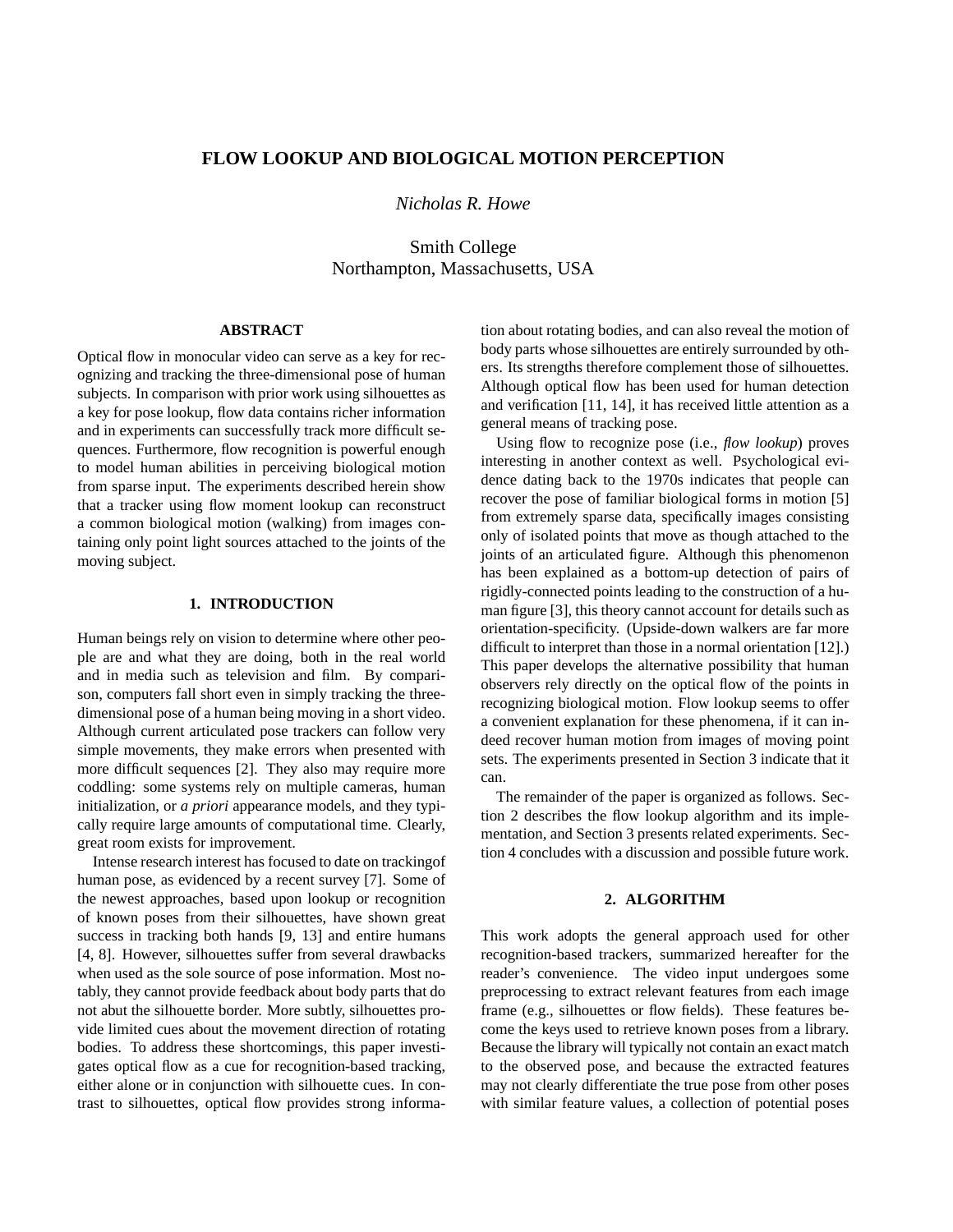may be retrieved for each frame. This guards against situations where the correct pose is not the top-ranked hit using the chosen feature set. Once a small collection of potential poses has been identified for each frame, the collection of observations forms a temporal Markov chain, and the Viterbi algorithm (forward-backward chaining) can find the sequence of poses that minimizes an objective function. Typically, the objective function chosen will have both "smoothness" and "data" terms, and penalizes sequences that change pose sharply between adjacent frames or do not closely match the observations. This paper adopts an objective function used in previous work [4], and follows that work in other details except as noted below.

#### **2.1. Working with flow**

Three issues must be addressed before optical flow can be used for recognition. First, the flow must be measured in the input video. Second, flow information must also be associated with each library pose. Finally, a method must be chosen for comparing the observed flows to the library flows.

Flow measurement techniques have received extensive research attention that need not be replicated here, since comprehensive surveys are available [1]. Although many methods could serve equally well, this work uses Krause's algorithm based upon polynomial fitting [6], which produces a 2-d flow vector for each pixel. Under the assumption of a static camera, flow in background regions is set to zero to suppress noise.

Adding flow information to the pose library is not difficult, assuming that the library is populated using data gathered in a motion capture studio. The captured motion can generate reasonable flow values if a model of body shape is available (as would be needed to generate artificial silhouettes). To infer the flow, simply compute the position of corresponding points visible on the body surface in two successive frames, and then determine the resultant observed motions in the camera image plane. This method has been used elsewhere [14] and produces flows that look quite realistic.

When selecting a measure for flow comparison, storage and processing requirements must be considered. Retaining every flow field in its entirety would require large amounts of storage and extensive processing during lookup. Instead, this work compares flow fields based upon standardized central moments of each component of the flow field (see Figure 1). This simultaneously reduces storage requirements and increases retrieval speed. (Note that the flow moments used need not be rotationally invariant because gravity imposes a fixed orientation on the tracked scene. A human figure upside-down is clearly not equivalent to one rightside-up.) Euclidean distance serves for the comparison of the moment vectors from two flow fields.

$$
m_{00} = \frac{\sum F_x(x, y)}{|P|} \tag{1}
$$

$$
m_{10} = \frac{\sum (x - \overline{x}) F_x(x, y)}{\sum |x - \overline{x}|} \tag{2}
$$

$$
m_{01} = \frac{\sum (y - \overline{y}) F_x(x, y)}{\sum |y - \overline{y}|}
$$
(3)

$$
m_{20} = \frac{\sum (x - \overline{x})^2 F_x(x, y)}{\sum |x - \overline{x}|^2}
$$
 (4)

$$
m_{11} = \frac{\sum (x - \overline{x})(y - \overline{y})F_x(x, y)}{\sum |(x - \overline{x})(y - \overline{y})|}
$$
(5)

$$
m_{02} = \frac{\sum (y - \overline{y})^2 F_x(x, y)}{\sum |y - \overline{y}|^2}
$$
 (6)

**Fig. 1**. Equations used to compute moments of the  $x$  component of a flow  $F$ . All sums are over  $P$ , the set of coordinates  $(x, y)$  of foreground pixels. A similar set of equations yields six moments of the y component  $F_y$ .

#### **2.2. Flow fields from point sources**

Although standard practice guides the computation of optical flow from ordinary video, the moving points of light used in research on *biological motion displays* require special treatment. To serve as a model of biological vision, an algorithm can use no information or assumptions about the input not available to the human visual system. In particular, the observed point locations must *not* be used directly to infer parameters of an articulated human body model. In the experiments to follow, the moving point images serve solely to infer a series of optical flow fields.

Flow information is extrapolated from points where it is known (the visible moving points) to regions where it is unknown (the dark background) via a simple heuristic. The flow at any given location is taken as the mean flow of the nearby visible points, weighted by a Gaussian function of their distance. Furthermore, flow at locations farther than a threshold distance from any visible point is set to zero. Providing that flow discontinuities are rare, and that the visible points are well distributed over the subject, this heuristic approach produces an adequate estimate of the flow field.

#### **3. EXPERIMENTS**

The experiments that appear below assess the promise and performance of flow lookup for three-dimensional pose tracking. As a validation of the technique, the first experiment shows that flow lookup alone can track a circular walking example as well as or better than silhouette lookup. A second experiment combines flow and silhouette lookup. The final set of experiments focuses on biological motion displays. Under the assumptions detailed above regarding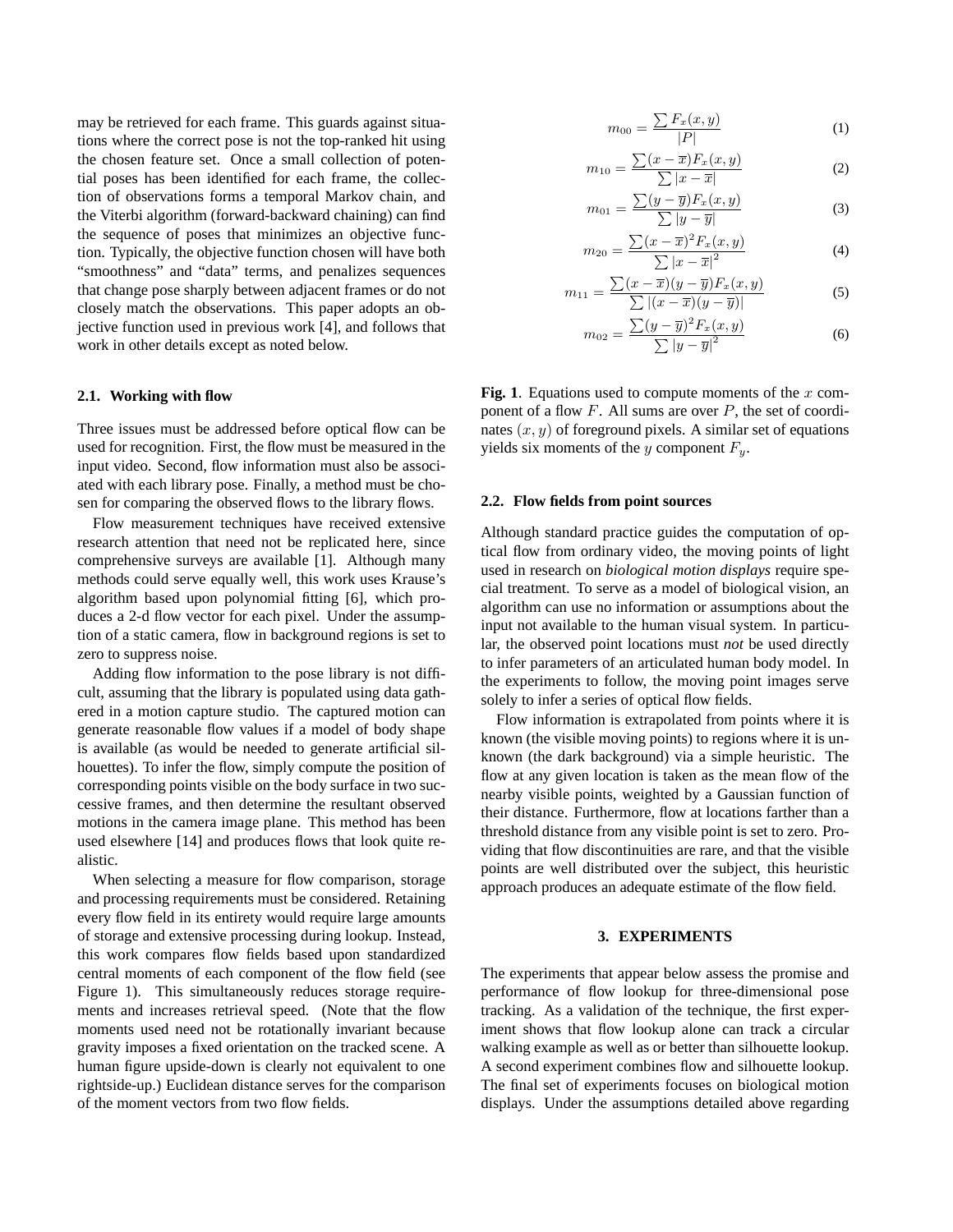

**Fig. 2**. Improved tracking of *CircleWalk* clip (closeup). The silhouette-based tracker loses the legs in frames 50-80, but the flow-based tracker does not.

the conversion of moving point data into flow fields, the results show that flow lookup can successfully recover the underlying motion from this sparse data source, when the motion is familiar (i.e., similar to a set of known examples).

#### **3.1. Flow lookup for standard video**

Other work has examined the strengths and weaknesses of trackers based upon silhouette lookup [4]. This section therefore compares such *SiLo* trackers with those based upon flow lookup (*FloLo*). An existing SiLo implementation [4] serves as the control.

The *CircleWalk* clip forms a good basis for comparison, because it includes walking motions from changing points of view, and has appeared in several previous works [4, 10]. It shows a woman walking in a circular pattern, for about 140 frames. Figure 2 displays the results in a crucial segment. (Video animations of this and subsequent clips may be found at the author's web page, http://www.cs. smith.edu/˜nhowe/research/flowtrack.) The SiLo tracker loses track of the legs as the subject's direction of travel becomes aligned with the line-of-sight axis (around frame 50) and does not regain it again until around frame 80. This is partly due to a failure to separate the legs during silhouette extraction, but mostly may be attributed to fact that changes to the silhouette boundary are small and nondescript during this period. The small frame-to-frame changes allow the smoothness term to dominate the Markov chain solution, and the pose appears frozen in place. By comparison, the FloLo tracking result has no trouble with this portion of the sequence, and matches every movement of the legs. On the other parts of the clip, the two methods give roughly comparable (good) results.

For complex motions, combining flow and silhouette lookup yields better tracking of rotational motions. (This



**Fig. 3**. Improved tracking of *Dancer* clip (closeup). The hybrid tracker correctly identifies the direction of rotation.

hybrid method works by pooling the sets of candidates generated by each lookup technique.) The *Dancer* [4] clip contains a difficult 180 degree leaping turn. Although the SiLo tracker alone can capture the gist of this motion (using a library of dance poses), it gets the direction of rotation backwards on the turn. Adding flow lookup corrects the rotation direction, as shown in Figure 3.

Some caution is necessary when using flow lookup. As is the case with silhouette extraction, the algorithms that calculate optical flow can make errors. This results in a set of candidate poses retrieved from the library using a flawed query. If the error is small, the set returned by the flawed query will be close enough to the correct pose that smoothing techniques can correct for it. If the error is large, then it may take a number of frames to recover (perhaps ten or so [4]). Second, the size of the pose library needed for flow lookup may be larger than for silhouette lookup, since it is possible for identical silhouettes to have different flows. The library must include representatives of all the motions to be recognized in order for the lookup approach to succeed.

#### **3.2. Flow lookup for biological motion displays**

The biological motion display used in this experiment comes from previously unseen motion capture data. A single walking sequence of 300 frames provides the spatial locations of selected body points (fifteen joints plus five limb termini) in each frame. Rendering these points from a particular viewpoint provides a synthetic biological motion display. Figure 4 shows results for the classic side-view walker. (Similarly successful results using a rear view of a walker are not shown due to space constraints.) Although the clip contains several walking cycles, the results are nearly identical and only one cycle is shown. The flow lookup algorithm correctly reproduces all the fundamental features of the motion. The tracked figure walks in step with the original, although the reconstruction is a little jerkier, with the